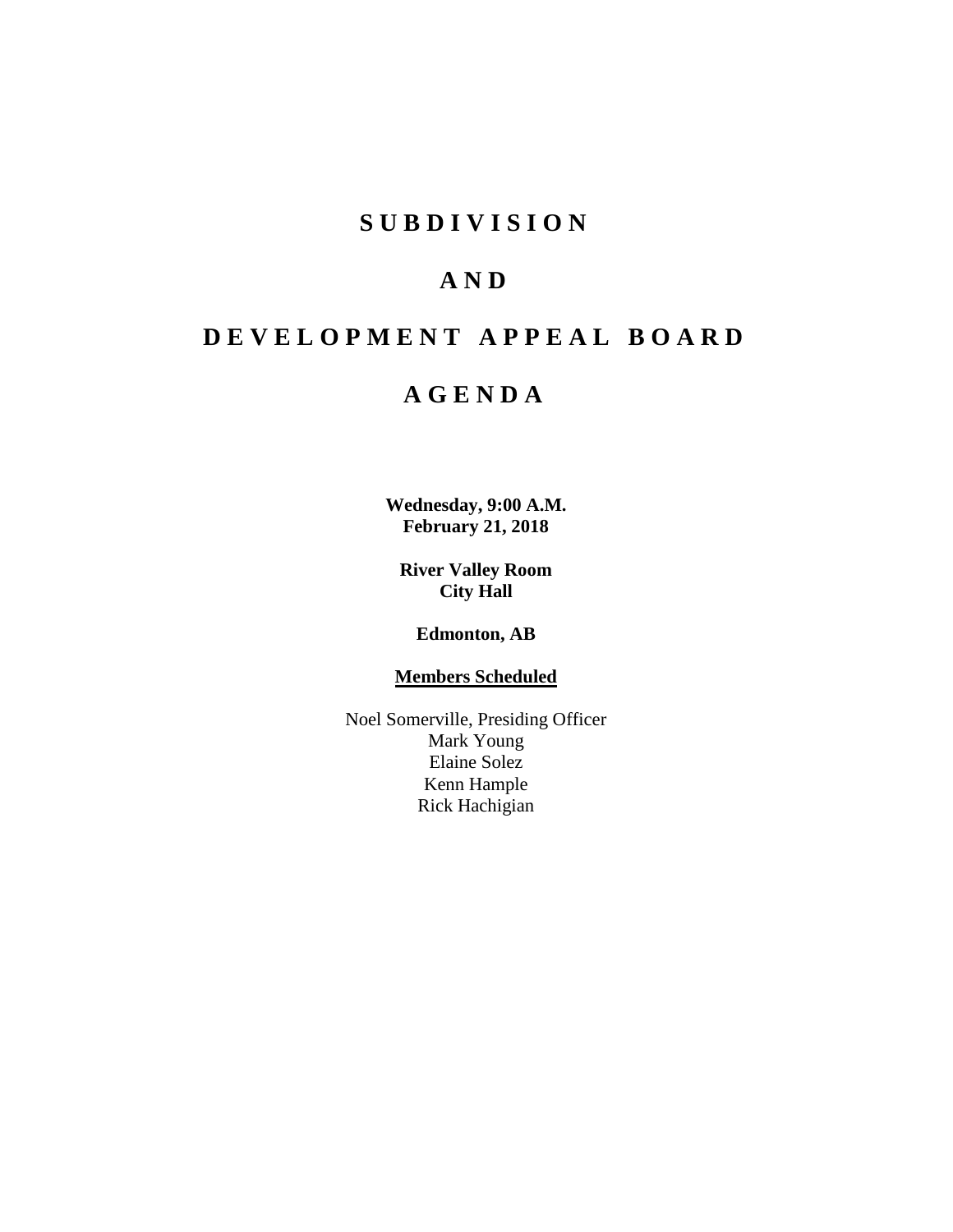# **SUBDIVISION AND DEVELOPMENT APPEAL BOARD RIVER VALLEY ROOM – CITY HALL**

|   | 9:00 A.M.  | SDAB-D-18-034   | Construct a Semi-Detached House with a<br>veranda                                                                             |
|---|------------|-----------------|-------------------------------------------------------------------------------------------------------------------------------|
|   |            |                 | 12045 - 95 Street NW<br>Project No.: 257047913-001                                                                            |
|   |            |                 |                                                                                                                               |
| П | 11:00 A.M. | $SDAB-D-18-035$ | Operate a Major Home Based Business (Repair<br>cellphone and tablet - Dr. Fix Wireless Ltd,<br>expires Jan $17, 2023$         |
|   |            |                 | 10848 - 73 Avenue NW<br>Project No.: 260326944-001                                                                            |
|   |            |                 |                                                                                                                               |
|   | NOTE:      |                 | Unless otherwise stated, all references to "Section numbers" refer to<br>the authority under the Edmonton Zoning Bylaw 12800. |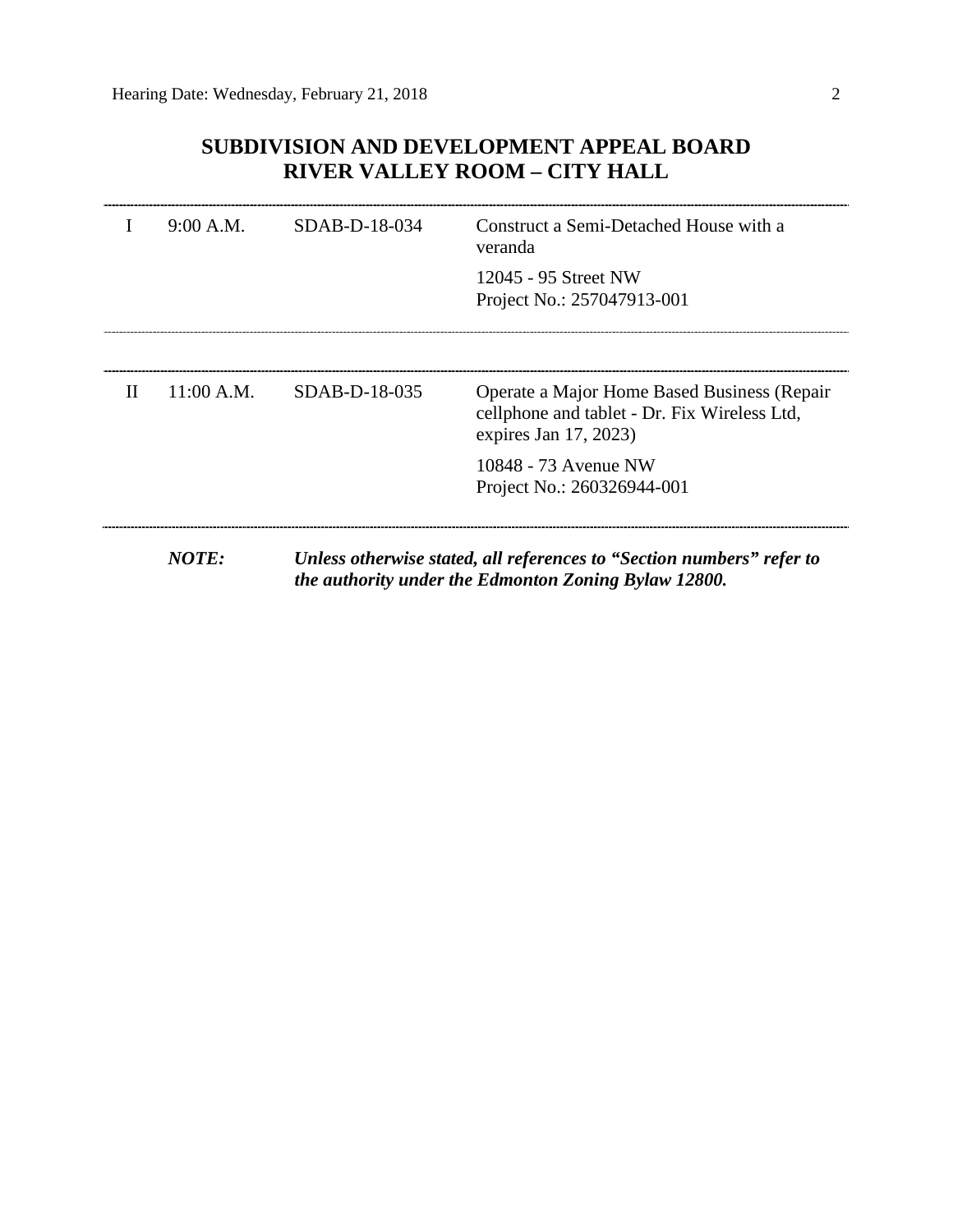| ITEM I: 9:00 A.M. |                                                        | FILE: SDAB-D-18-034                                  |
|-------------------|--------------------------------------------------------|------------------------------------------------------|
|                   | AN APPEAL FROM THE DECISION OF THE DEVELOPMENT OFFICER |                                                      |
|                   | <b>APPELLANT:</b>                                      |                                                      |
|                   | <b>APPLICATION NO.:</b>                                | 257047913-001                                        |
|                   | <b>APPLICATION TO:</b>                                 | Construct a Semi-Detached House with a<br>veranda    |
|                   | <b>DECISION OF THE</b><br>DEVELOPMENT AUTHORITY:       | Refused                                              |
|                   | <b>DECISION DATE:</b>                                  | January 23, 2018                                     |
|                   | <b>DATE OF APPEAL:</b>                                 | January 26, 2018                                     |
|                   | MUNICIPAL DESCRIPTION<br>OF SUBJECT PROPERTY:          | 12045 - 95 Street NW                                 |
|                   | <b>LEGAL DESCRIPTION:</b>                              | Plan 1458AQ Blk 5 Lot 2                              |
|                   | ZONE:                                                  | RF3-Small Scale Infill Development Zone              |
|                   | <b>OVERLAY:</b>                                        | Mature Neighbourhood Overlay                         |
|                   | STATUTORY PLAN:                                        | Alberta Avenue / Eastwood Area<br>Redevelopment Plan |
|                   |                                                        |                                                      |

# *Grounds of Appeal*

The Appellant provided the following reasons for appealing the decision of the Development Authority:

I will attach my reason and explanation prior to appeal.

# *General Matters*

# **Appeal Information:**

The *Municipal Government Act*, RSA 2000, c M-26 states the following:

**Grounds for Appeal 685(1)** If a development authority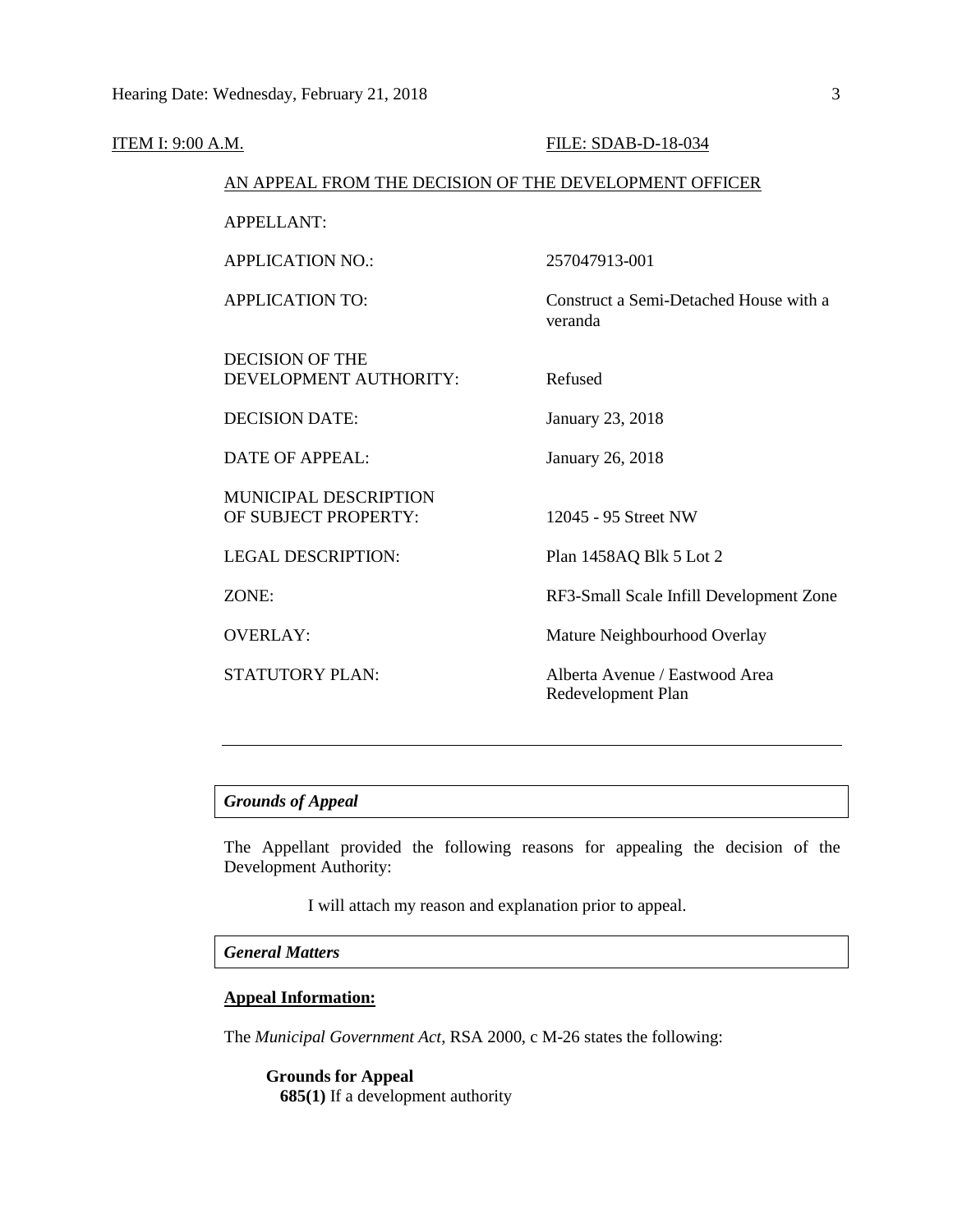- (a) fails or refuses to issue a development permit to a person,
- (b) issues a development permit subject to conditions, or
- (c) issues an order under section 645,

the person applying for the permit or affected by the order under section 645 may appeal to the subdivision and development appeal board.

**(2)** In addition to an applicant under subsection (1), any person affected by an order, decision or development permit made or issued by a development authority may appeal to the subdivision and development appeal board.

## **Appeals**

**686(1)** A development appeal to a subdivision and development appeal board is commenced by filing a notice of the appeal, containing reasons, with the board,

- (a) in the case of an appeal made by a person referred to in section 685(1)
	- (i) with respect to an application for a development permit,
		- (A) within 21 days after the date on which the decision is made under section 642, or
		- (B) if no decision is made with respect to the application within the 40-day period, or within any extension of that period under section 684, within 21 days after the date the period or extension expires,
		- or
	- (ii) with respect to an order under section 645, within 21 days after the date on which the order is made, or
- (b) in the case of an appeal made by a person referred to in section 685(2), within 21 days after the date on which the notice of the issuance of the permit was given in accordance with the land use bylaw.

# **Hearing and Decision**

**687(3)** In determining an appeal, the subdivision and development appeal board

…

(a.1) must comply with the land use policies;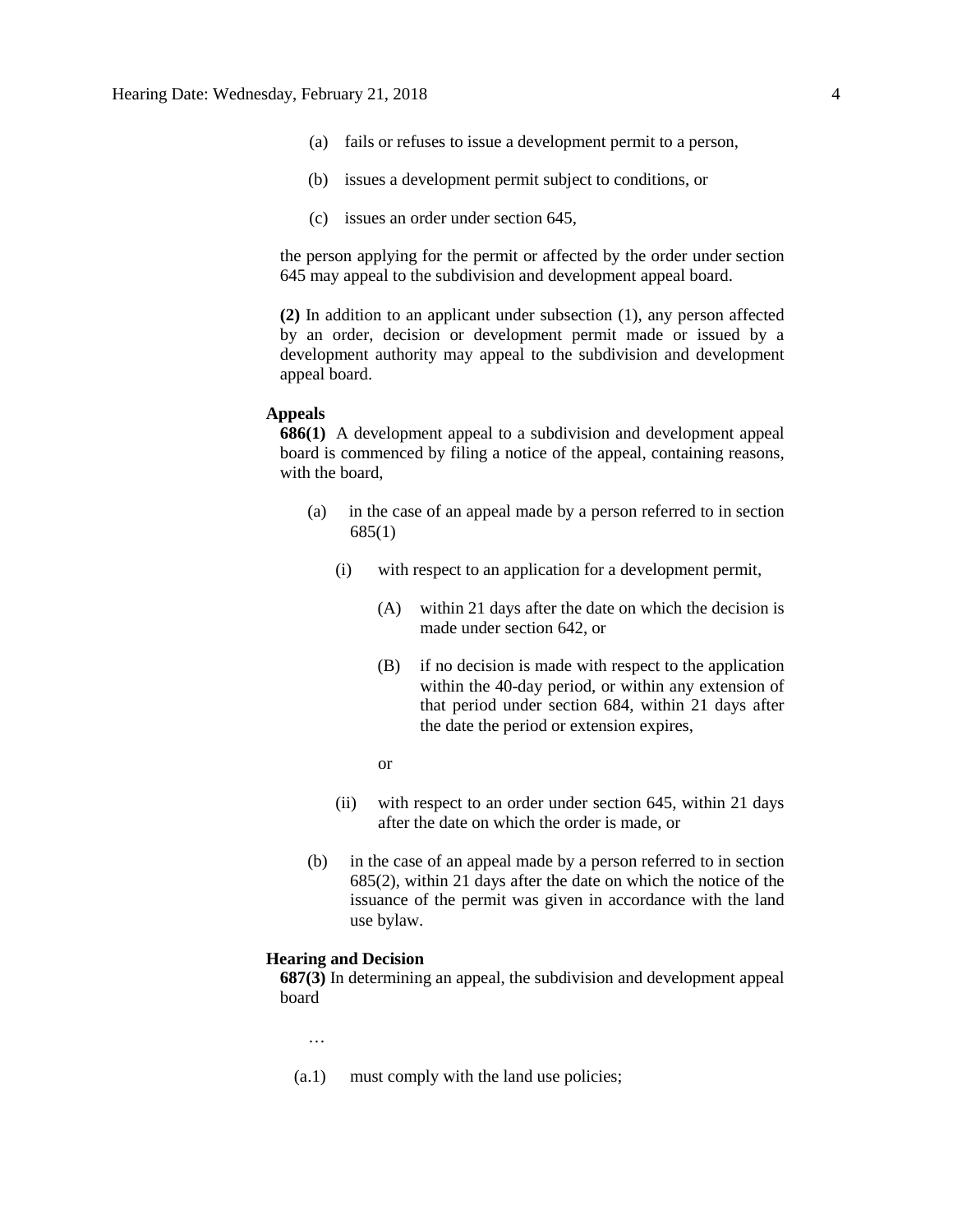- (a.2) subject to section 638, must comply with any applicable statutory plans;
- (a.3) subject to clause (d), must comply with any land use bylaw in effect;
	- …
	- (c) may confirm, revoke or vary the order, decision or development permit or any condition attached to any of them or make or substitute an order, decision or permit of its own;
	- (d) may make an order or decision or issue or confirm the issue of a development permit even though the proposed development does not comply with the land use bylaw if, in its opinion,
		- (i) the proposed development would not
			- (A) unduly interfere with the amenities of the neighbourhood, or
			- (B) materially interfere with or affect the use, enjoyment or value of neighbouring parcels of land,

and

(ii) the proposed development conforms with the use prescribed for that land or building in the land use bylaw.

#### **General Provisions from the** *Edmonton Zoning Bylaw:*

# Under section 140.2(9), **Semi-detached Housing** is a **Permitted Use** in the **(RF3) Small Scale Infill Development Zone**.

Under section 7.2(7), **Semi-detached Housing** means:

development consisting of a building containing only two Dwellings joined in whole or in part at the side or rear with no Dwelling being placed over another in whole or in part. Each Dwelling has separate, individual, and direct access to Grade. This type of development is designed and constructed as two Dwellings at the time of initial construction of the building. This Use does not include Secondary Suites or Duplexes.

Under section 6.1(31), **Dwelling** means:

a self contained unit comprised of one or more rooms accommodating sitting, sleeping, sanitary facilities, and a principal kitchen for food preparation, cooking, and serving. A Dwelling is used permanently or semi-permanently as a residence for a single Household.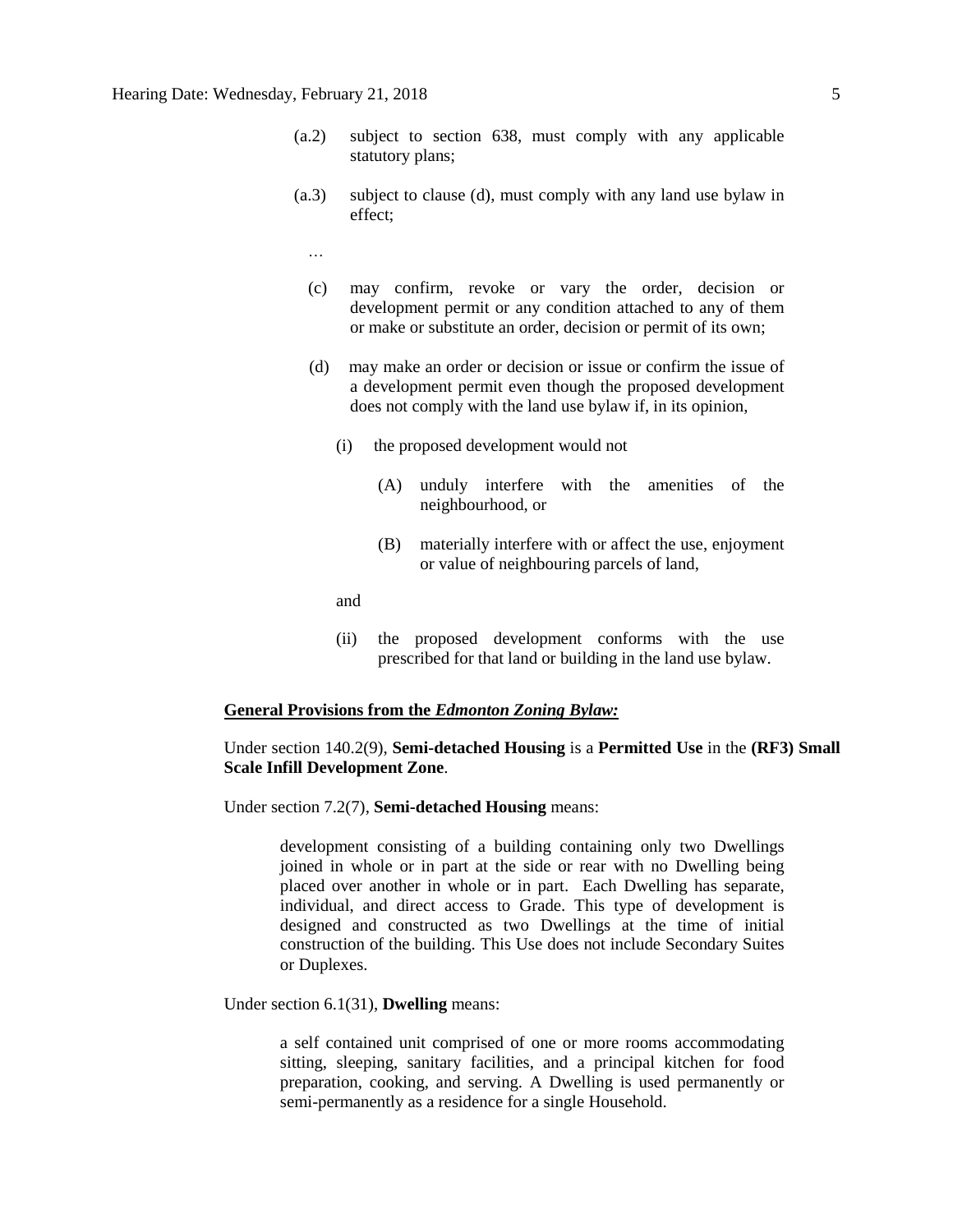Section 814.1 states that the **General Purpose** of the **Mature Neighbourhood Overlay** is:

to regulate residential development in Edmonton's mature residential neighbourhoods, while responding to the context of surrounding development, maintaining the pedestrian-oriented design of the streetscape, and to provide an opportunity for consultation by gathering input from affected parties on the impact of a proposed variance to the Overlay regulations.

Section 140.1 states that the **General Purpose** of the **(RF3) Small Scale Infill Development Zone** is:

to provide for Single Detached Housing and Semi-detached Housing while allowing small-scale conversion and infill redevelopment to buildings containing up to four Dwellings under certain conditions, and including Secondary Suites and Garden Suites.

#### *Site Area*

Section 140.4(3)(a) states the minimum Site area shall be 442.2 square metres.

#### **Development Officer's Determination**

Site Area - The area of the site is  $384.02 \text{m}$ , instead of  $442.2 \text{m}$ , (Section  $140.4(3)(a)$ ) [unedited]

# *Front Setback*

Under Section 814.3(1), the Front Setback shall be a minimum of 3.0 metres and shall be consistent within 1.5 metres of the Front Setback on Abutting Lots, to a maximum of 20 percent of Site Depth. Where an Abutting Lot is vacant, the vacant Lot shall be deemed to have a Front Setback of the next Abutting Lot.

# **Development Officer's Determination**

Reduced Front Setback - The distance from the House to the property line along 95 Street (front lot line) is 4.90m, instead of 7.63m (Section 814.3.1)

#### *Community Consultation*

Section 814.5 states the following:

1. When the Development Officer receives a Development Permit Application for a new principal building, new Garage Suite, or new Garden Suite that does not comply with any regulation contained within this Overlay, or receives a Development Permit for alterations to an existing structure that require a variance to Section 814.3(1), 814.3(3), 814.3(5) or 814.3(9) of this Overlay: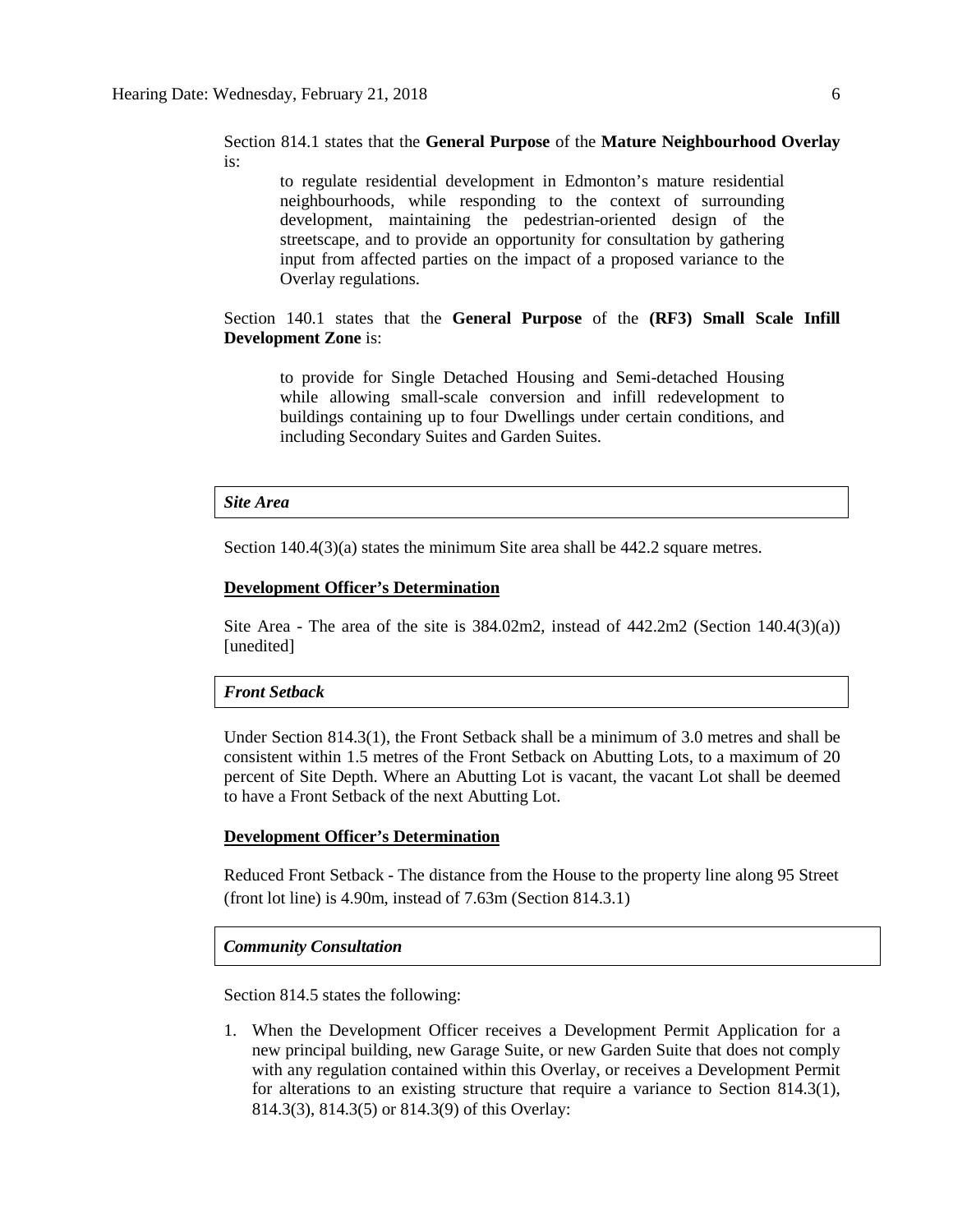- a. the Development Officer shall send notice, to the recipient parties specified in Table 814.5(2), to outline any requested variances to the Overlay and solicit comments directly related to the proposed variance;
- b. the Development Officer shall not render a decision on the Development Permit application until 21 days after notice has been sent, unless the Development Officer receives feedback from the specified affected parties in accordance with Table 814.5(2); and
- c. the Development Officer shall consider any comments directly related to the proposed variance when determining whether to approve the Development Permit Application in accordance with Sections 11.2 and 11.3.
- d.

# **Table 814.5(2)**

| $\mathbf{u}$ and $\mathbf{v}$ and $\mathbf{u}$ |                                                                                                                                                                                                                                                                                                                                                    |                                                                            |                                                                   |  |  |
|------------------------------------------------|----------------------------------------------------------------------------------------------------------------------------------------------------------------------------------------------------------------------------------------------------------------------------------------------------------------------------------------------------|----------------------------------------------------------------------------|-------------------------------------------------------------------|--|--|
| <b>Tier</b><br>#                               | <b>Recipient Parties</b>                                                                                                                                                                                                                                                                                                                           | <b>Affected Parties</b>                                                    | <b>Regulation of this Overlay</b><br><b>Proposed to be Varied</b> |  |  |
| Tier<br>$\vert$ 1                              | The municipal address and<br>assessed owners of the land<br>wholly or partially located within located within a distance of<br>a distance of $60.0 \text{ m}$ of the Site $\vert 60.0 \text{ m}$ of the Site of the<br>of the proposed development and proposed development and<br>the President of each Community the President of each<br>League | The assessed owners of the<br>land wholly or partially<br>Community League | $ 814.3(1) -$ Front Setback                                       |  |  |

# Notice to Applicant/Appellant

Provincial legislation requires that the Subdivision and Development Appeal Board issue its official decision in writing within fifteen days of the conclusion of the hearing. Bylaw No. 11136 requires that a verbal announcement of the Board's decision shall be made at the conclusion of the hearing of an appeal, but the verbal decision is not final nor binding on the Board until the decision has been given in writing in accordance with the *Municipal Government Act*.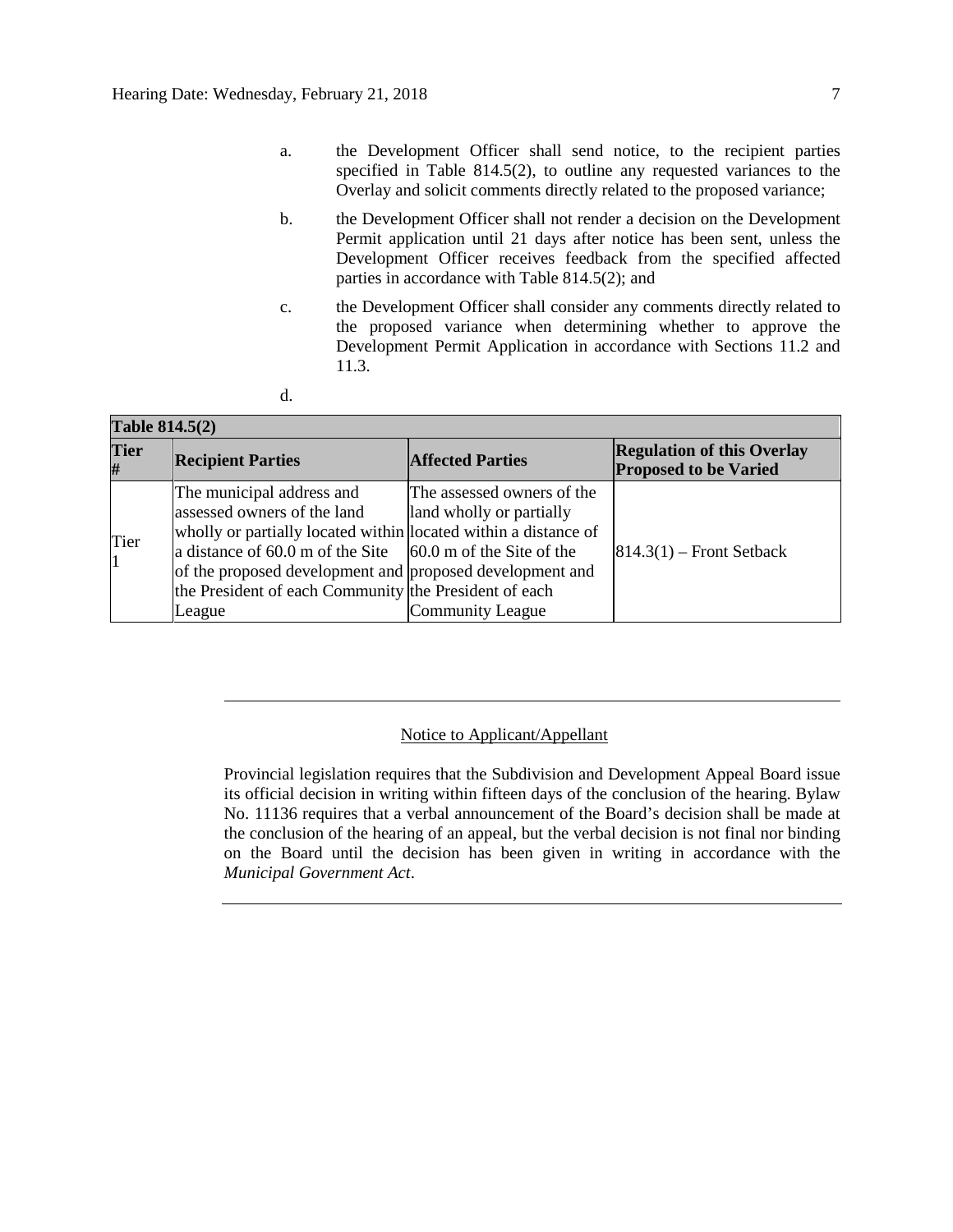| THE CITY OF                                                                                                                                                                                                        |                                          |                      |                                 |  | Application Date:                                           | Project Number: 257047913-001<br>JUL 11, 2017 |  |
|--------------------------------------------------------------------------------------------------------------------------------------------------------------------------------------------------------------------|------------------------------------------|----------------------|---------------------------------|--|-------------------------------------------------------------|-----------------------------------------------|--|
| <b>Application for</b>                                                                                                                                                                                             |                                          |                      |                                 |  | Printed:<br>January 26, 2018 at 12:14 PM<br>Page:<br>l of l |                                               |  |
|                                                                                                                                                                                                                    |                                          |                      | <b>Minor Development Permit</b> |  |                                                             |                                               |  |
| This document is a Development Permit Decision for the development application described below.                                                                                                                    |                                          |                      |                                 |  |                                                             |                                               |  |
| Applicant                                                                                                                                                                                                          |                                          |                      |                                 |  | Property Address(es) and Legal Description(s)               |                                               |  |
|                                                                                                                                                                                                                    |                                          |                      | 12045 - 95 STREET NW            |  | Plan 1458AQ Blk 5 Lot 2                                     |                                               |  |
|                                                                                                                                                                                                                    |                                          |                      | <b>Specific Address(es)</b>     |  |                                                             |                                               |  |
|                                                                                                                                                                                                                    |                                          |                      | Entryway: 12045 - 95 STREET NW  |  |                                                             |                                               |  |
|                                                                                                                                                                                                                    |                                          |                      | Entryway: 12047 - 95 STREET NW  |  |                                                             |                                               |  |
|                                                                                                                                                                                                                    |                                          |                      | Building: 12045 - 95 STREET NW  |  |                                                             |                                               |  |
| Scope of Application                                                                                                                                                                                               |                                          |                      |                                 |  |                                                             |                                               |  |
| To construct a Semi-Detached House with a veranda                                                                                                                                                                  |                                          |                      |                                 |  |                                                             |                                               |  |
| <b>Permit Details</b>                                                                                                                                                                                              |                                          |                      |                                 |  |                                                             |                                               |  |
| # of Dwelling Units Add/Remove: 2                                                                                                                                                                                  |                                          |                      | Class of Permit: Class B        |  |                                                             |                                               |  |
| Client File Reference Number:                                                                                                                                                                                      |                                          |                      | Lot Grading Needed?: Y          |  |                                                             |                                               |  |
| Minor Dev. Application Fee: Semi-Detached House                                                                                                                                                                    |                                          |                      | New Sewer Service Required: Y   |  |                                                             |                                               |  |
| Secondary Suite Included ?: N                                                                                                                                                                                      |                                          |                      |                                 |  | Stat. Plan Overlay/Annex Area: Mature Neighbourhood Overlay |                                               |  |
| I/We certify that the above noted details are correct.                                                                                                                                                             |                                          |                      |                                 |  |                                                             |                                               |  |
| Applicant signature:                                                                                                                                                                                               |                                          |                      |                                 |  |                                                             |                                               |  |
| <b>Development Application Decision</b>                                                                                                                                                                            |                                          |                      |                                 |  |                                                             |                                               |  |
| Refused<br><b>Reason for Refusal</b><br>1. Reduced Front Setback - The distance from the House to the property line along 95 Street (front lot line) is 4.90m, instead of<br>7.63m (Section 814.3.1)               |                                          |                      |                                 |  |                                                             |                                               |  |
|                                                                                                                                                                                                                    |                                          |                      |                                 |  |                                                             |                                               |  |
| 2. Site Area - The area of the site is $384.02 \text{m}$ , instead of $442.2 \text{m}$ (Section $140.4(3)(a))$ )                                                                                                   |                                          |                      |                                 |  |                                                             |                                               |  |
| <b>Rights of Appeal</b>                                                                                                                                                                                            |                                          |                      |                                 |  |                                                             |                                               |  |
| The Applicant has the right of appeal within 14 days of receiving notice of the Development Application Decision, as outlined in<br>Chapter 24, Section 683 through 689 of the Municipal Government Amendment Act. |                                          |                      |                                 |  |                                                             |                                               |  |
|                                                                                                                                                                                                                    |                                          |                      |                                 |  |                                                             |                                               |  |
| Issue Date: Jan 23, 2018                                                                                                                                                                                           | Development Authority: LANGILLE, BRANDON |                      |                                 |  | Signature:                                                  |                                               |  |
| Fees                                                                                                                                                                                                               |                                          |                      |                                 |  |                                                             |                                               |  |
|                                                                                                                                                                                                                    | <b>Fee Amount</b>                        | Amount Paid          | Receipt#                        |  | <b>Date Paid</b>                                            |                                               |  |
| Dev. Application Fee                                                                                                                                                                                               | \$475.00                                 | \$475.00             | 04285361                        |  | Jul 12, 2017                                                |                                               |  |
| Sanitary Sewer Trunk Fund                                                                                                                                                                                          | \$3,132.00                               | \$3,132.00           | 04285361                        |  | Jul 12, 2017                                                |                                               |  |
| Lot Grading Fee                                                                                                                                                                                                    | \$280.00                                 | \$280.00             | 04285361                        |  | Jul 12, 2017                                                |                                               |  |
| Development Permit Inspection Fee                                                                                                                                                                                  | \$200.00                                 | \$200.00             | 04285361                        |  | Jul 12, 2017                                                |                                               |  |
| Total GST Amount:                                                                                                                                                                                                  | \$0.00                                   |                      |                                 |  |                                                             |                                               |  |
| Totals for Permit:                                                                                                                                                                                                 | \$4,087.00                               | \$4,087.00           |                                 |  |                                                             |                                               |  |
|                                                                                                                                                                                                                    |                                          |                      |                                 |  |                                                             |                                               |  |
|                                                                                                                                                                                                                    |                                          | THIS IS NOT A PERMIT |                                 |  |                                                             |                                               |  |
|                                                                                                                                                                                                                    |                                          |                      |                                 |  |                                                             |                                               |  |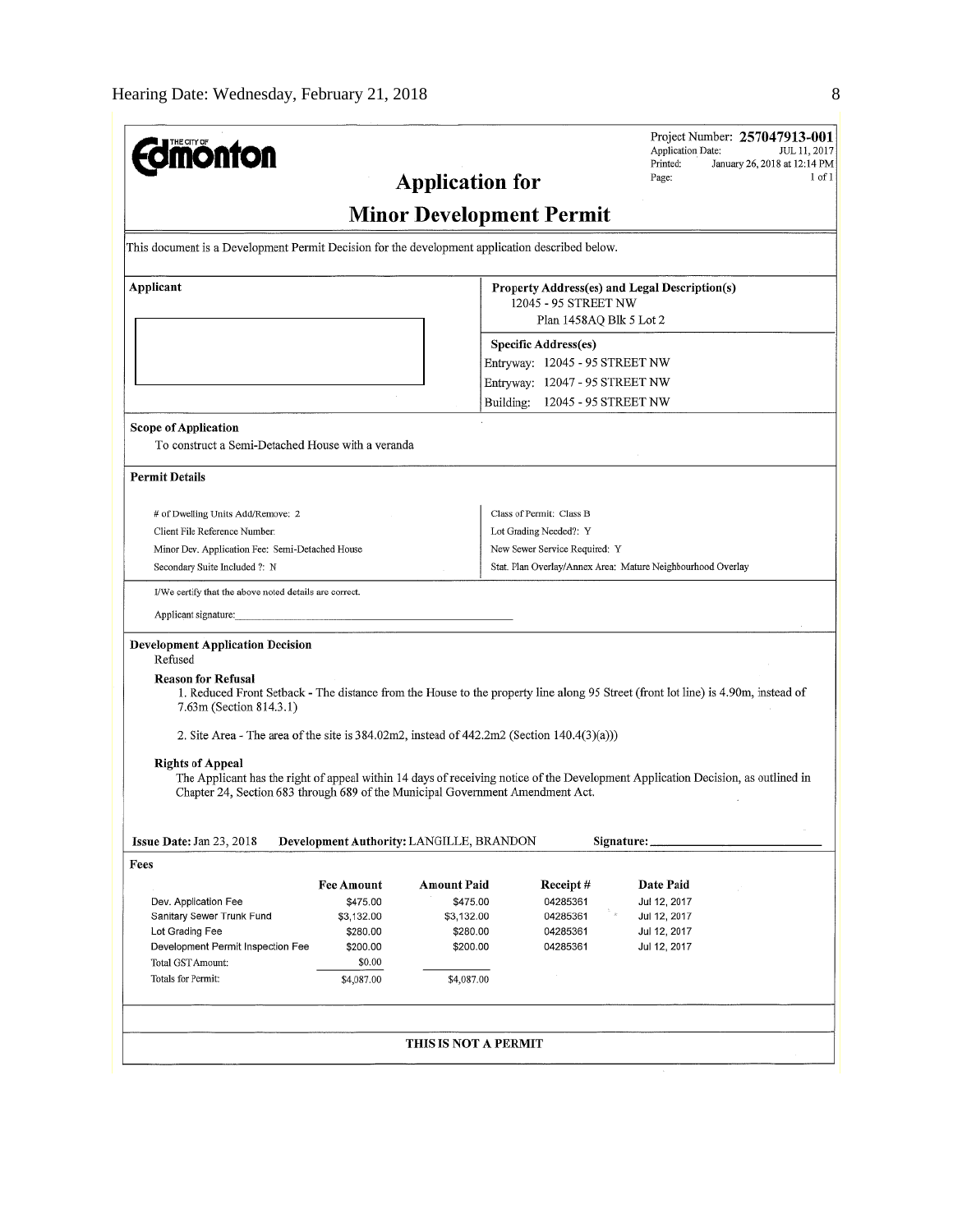



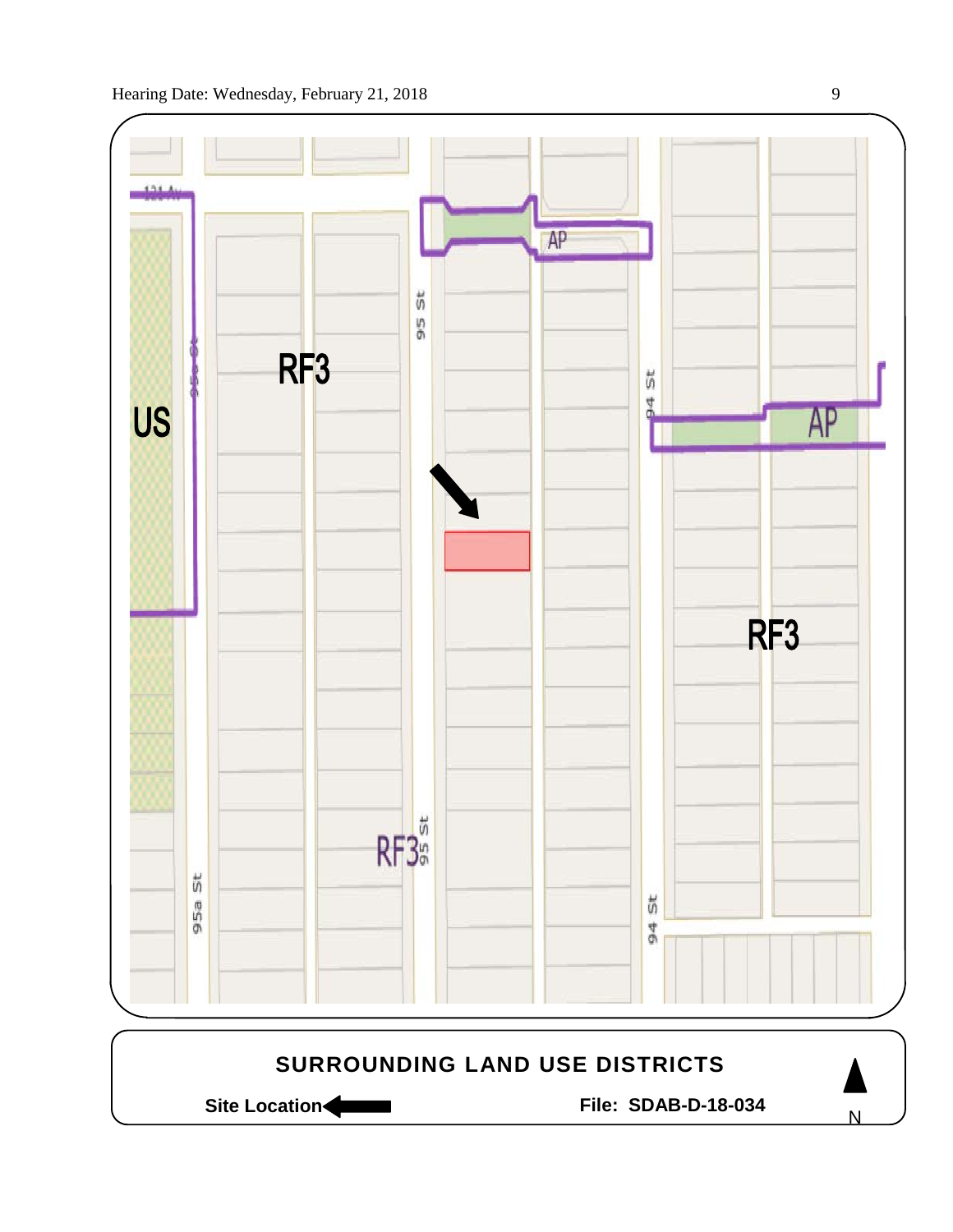# *Grounds of Appeal*

The Appellant provided the following reasons for appealing the decision of the Development Authority:

> On Aug 23, 2017, I submitted my major home based business application, the project number is 260326944-001. On Jan 17, 2018, my application is refused by development authority.

> They give four reasons for refusal: first, my business is a general retail store, which cannot be used in RF6 Zone; second, major home based business is a Discretionary use in RF6 Zone. Third, my business changed the principal character or external appearance of the dwelling buildings; lastly, my business should be in a commercial or industrial zone.

> For these reasons above, I do completely agree with the Development Authority.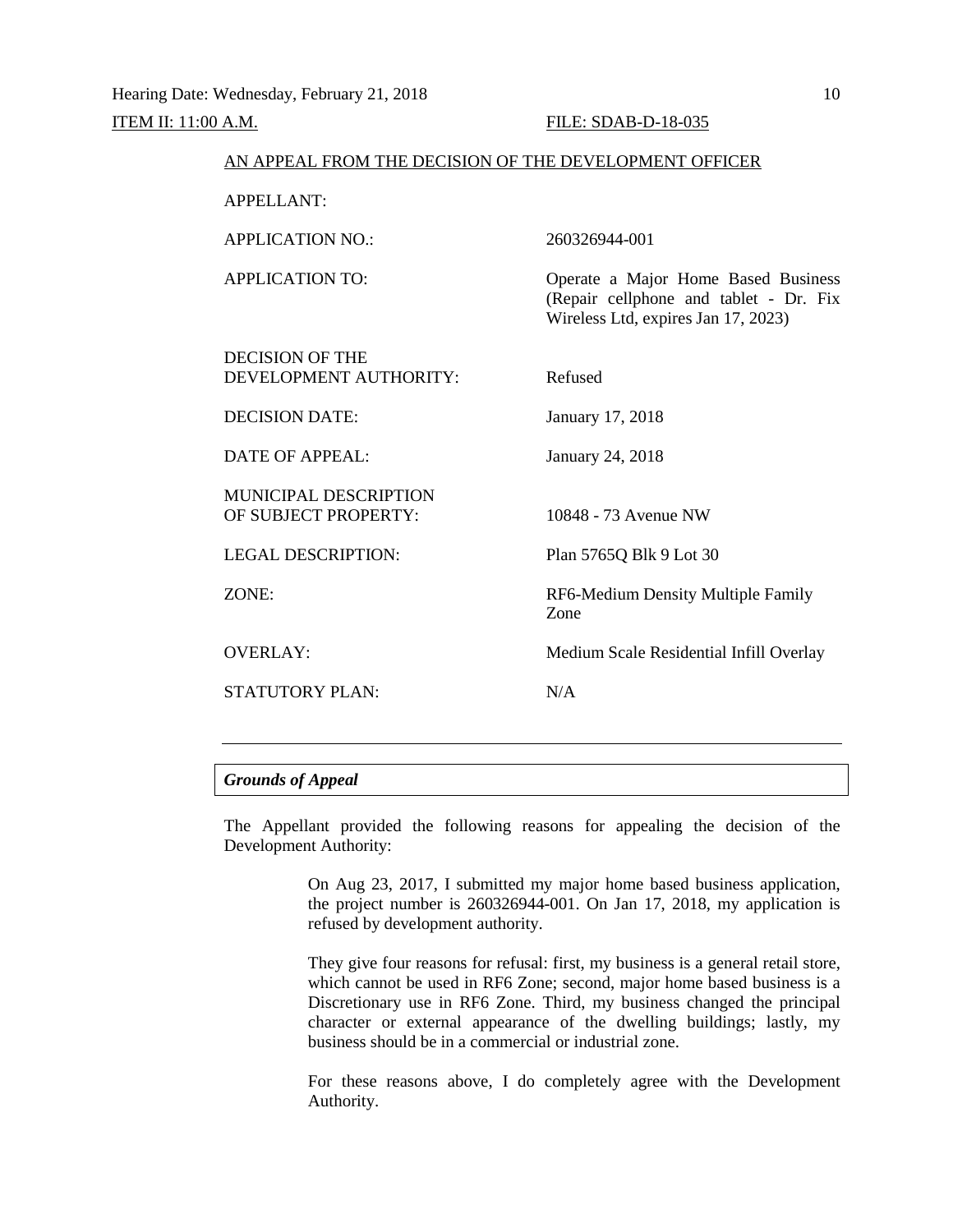My home based business mostly is repairing cellphone. Only one desk and one shelve are located in my living area. It is about 10ft by 10 ft area. The reason to apply home based business is that because of high rent of commercial place, and huge competition from online store and economic recession. So I am no longer doing general retail business like selling accessories etc. anymore. I only do repairing service for a few phones from customer each day in order to cover my living expenses. I limit five visors every day, and by appointment. I think my scale of business is so small, that it cannot fit into a category of general retail shop. Furthermore, the business is too small and my income is very limited that I cannot afford the high rent in a commercial store.

I recently spent thousands of dollars to comply with the requirements of the city. I did some renovation for inside of house and landscaping. However, I do not fully agree with development authority that I changed the principal character or external appearance of the Dwelling. I present photos to illustrate my reasons.

According to the city's definition, Dwelling means a self-contained unit comprised of one or more rooms accommodating sitting, sleeping, sanitary facilities, and a principal kitchen for food preparation, cooking, and serving. A Dwelling is used permanently or semi-permanently as a residence for a single Household. (Reference Section 6.1(31)). In my house, from my point of view, I have meet all the character of the definition. I do not understand why they classified my house does not appear to be the residential use.

For example, I have printers, drawers, garden tools, tv, many storage boxes etc. in my basement. These items are personal items having nothing to do the business. Almost every home has these common items. It is very biased from the inspector and development authority. They think that the rest of the house appears to be the staff room, office, and storage for business just because it is a house that running a home based business.

For the main floor, there are one desk and shelve in the small area of living room, and separated from other main floor area. My design will look more spacious, neat and comfortable, and benefit both my privacy and customer's feeling. The rest of area is my kitchen, bedroom, washroom for personal use. Diffident people have different meaning of the word home, and people have different lifestyle. I have a hard time to understand what the requirements of the city are. Such as what is the requirement minimal percentage of a business area out of total floor area, how to classify appears looking is store use or residential, and why my home does not appear to be the residential use, I am the only resident in the house for a year. The primary use in my home is residential use, only one desk and one shelve for doing the business. Lastly, I am willing to adapt to the requirements of the city but has to understand what they are.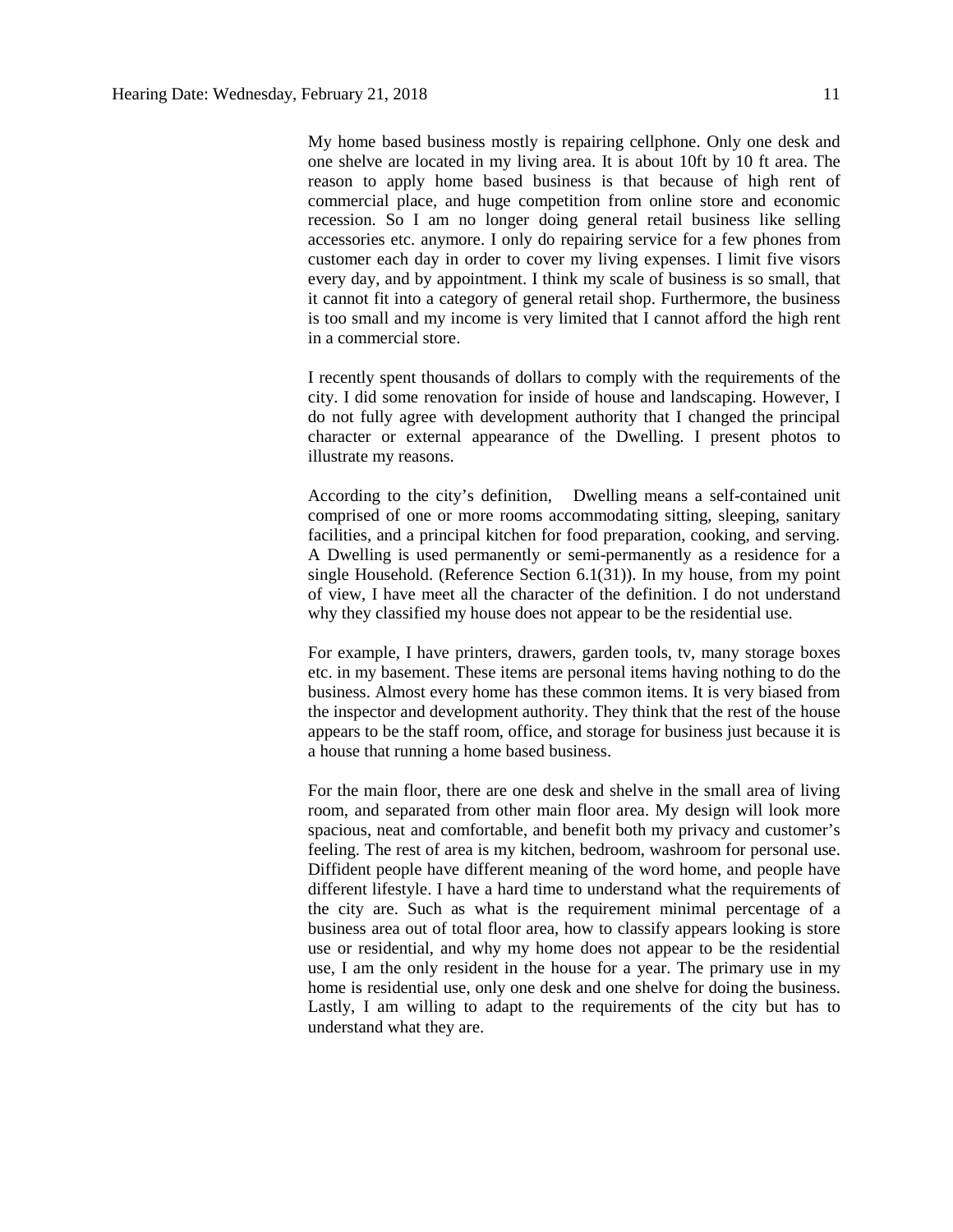#### *General Matters*

## **Appeal Information:**

The *Municipal Government Act*, RSA 2000, c M-26 states the following:

#### **Grounds for Appeal**

**685(1)** If a development authority

- (a) fails or refuses to issue a development permit to a person,
- (b) issues a development permit subject to conditions, or
- (c) issues an order under section 645,

the person applying for the permit or affected by the order under section 645 may appeal to the subdivision and development appeal board.

**(2)** In addition to an applicant under subsection (1), any person affected by an order, decision or development permit made or issued by a development authority may appeal to the subdivision and development appeal board.

## **Appeals**

**686(1)** A development appeal to a subdivision and development appeal board is commenced by filing a notice of the appeal, containing reasons, with the board,

- (a) in the case of an appeal made by a person referred to in section 685(1)
	- (i) with respect to an application for a development permit,
		- (A) within 21 days after the date on which the decision is made under section 642, or
		- (B) if no decision is made with respect to the application within the 40-day period, or within any extension of that period under section 684, within 21 days after the date the period or extension expires,
		- or
	- (ii) with respect to an order under section 645, within 21 days after the date on which the order is made, or
- (b) in the case of an appeal made by a person referred to in section 685(2), within 21 days after the date on which the notice of the issuance of the permit was given in accordance with the land use bylaw.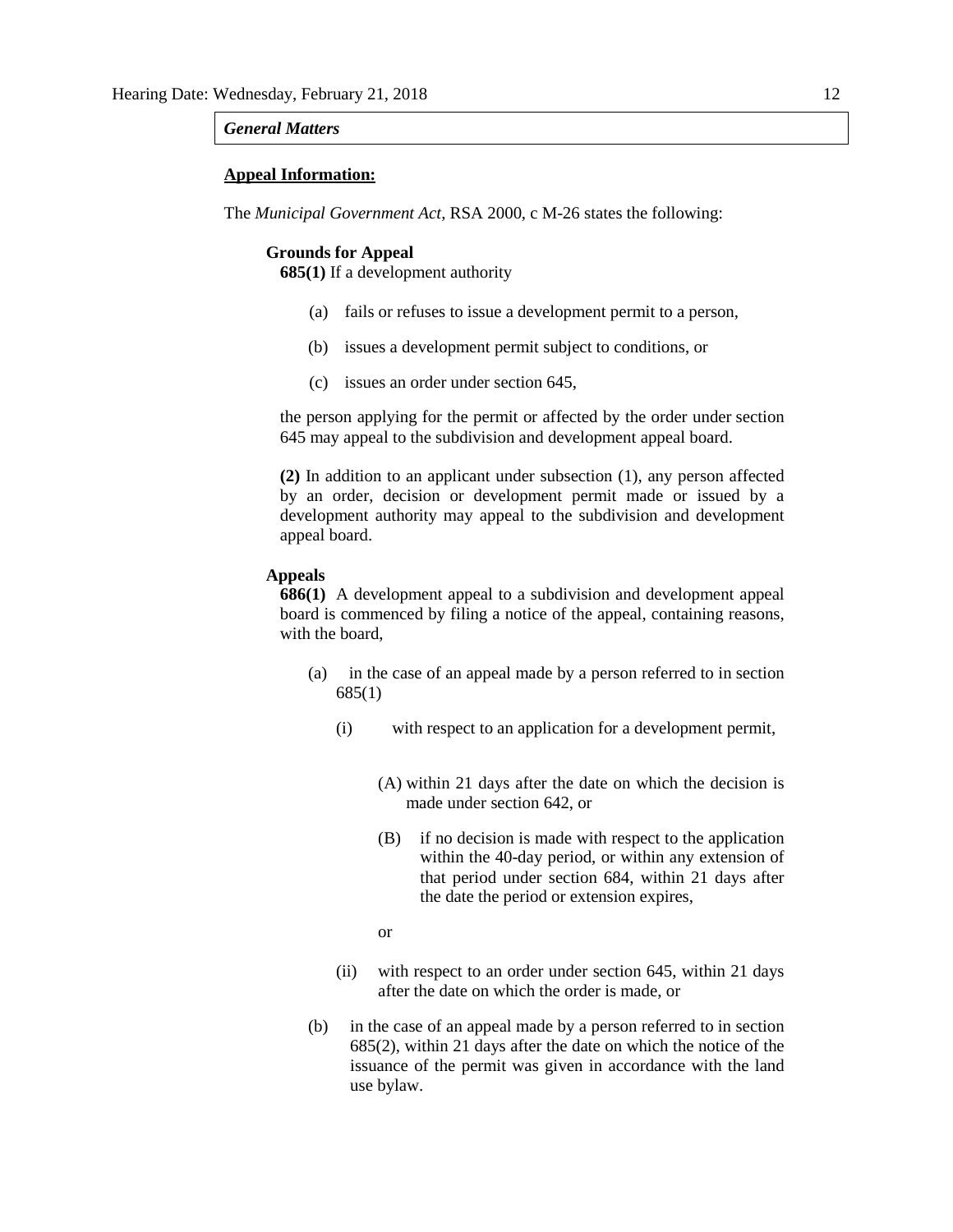#### **Hearing and Decision**

**687(3)** In determining an appeal, the subdivision and development appeal board

…

- (a.1) must comply with the land use policies;
- (a.2) subject to section 638, must comply with any applicable statutory plans;
- (a.3) subject to clause (d), must comply with any land use bylaw in effect;
	- …
	- (c) may confirm, revoke or vary the order, decision or development permit or any condition attached to any of them or make or substitute an order, decision or permit of its own;
	- (d) may make an order or decision or issue or confirm the issue of a development permit even though the proposed development does not comply with the land use bylaw if, in its opinion,
		- (i) the proposed development would not
			- (A) unduly interfere with the amenities of the neighbourhood, or
			- (B) materially interfere with or affect the use, enjoyment or value of neighbouring parcels of land,
		- and
		- (ii) the proposed development conforms with the use prescribed for that land or building in the land use bylaw.

## **General Provisions from the** *Edmonton Zoning Bylaw:*

Section 170.1 states that the **General Purpose** of the **(RF6) Medium Density Multiple Family Zone** is to provide for medium density housing, where some units may not be at Grade.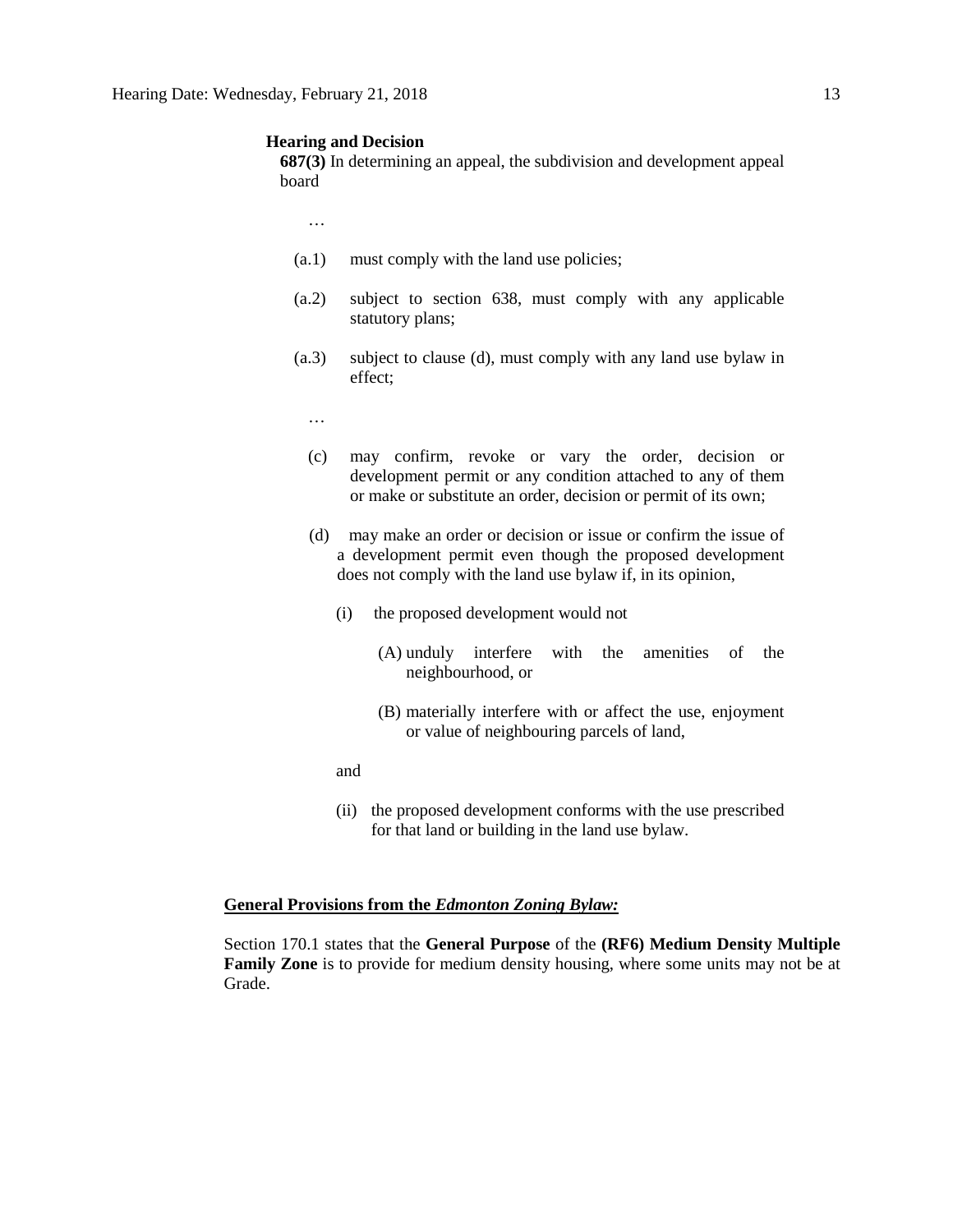#### *Use*

# A **General Retail Store** is neither a **Permitted** nor a **Discretionary Use** in the **(RF6) Medium Density Multiple Family Zone.**

# Under Section 7.4(24), **General Retail Stores** means:

development used for the retail or consignment sale of new goods or merchandise within an enclosed building, not including the sale of gasoline, heavy agricultural and industrial equipment, alcoholic beverages, or goods sold wholesale. Accessory Uses may include the assembly or repair of products sold on Site, or minor public services such as postal services or pharmacies. This Use does not include Aircraft Sales/Rentals, Automotive and Minor Recreation Vehicle Sales/Rentals, Cannabis Retail Sales, Flea Market, Gas Bars, Greenhouses, Plant Nurseries and Garden Centres, Pawn Stores, Major Alcohol Sales, Minor Alcohol Sales, Major Service Stations, Minor Service Stations, Secondhand Stores, and Warehouse Sales.

# Under section 170.3(6), a **Major Home Based Business** is a **Discretionary Use** in the **(RF6) Medium Density Multiple Family Zone**.

#### Under section 7.3(7), **Major Home Based Business** means:

development consisting of the Use of an approved Dwelling or Accessory building by a resident of that Dwelling for one or more businesses that may generate more than one business associated visit per day.

The business Use must be secondary to the Residential Use of the building and shall not change the residential character of the Dwelling or Accessory building. The Dwelling may be used as a workplace by a nonresident. This Use includes Bed and Breakfast Operations but does not include General Retail Sales.

Under Section 6.1(31), **Dwelling** means a self contained unit comprised of one or more rooms accommodating sitting, sleeping, sanitary facilities, and a principal kitchen for food preparation, cooking, and serving. A Dwelling is used permanently or semipermanently as a residence for a single Household.

## **Development Officer's Determination**

General Retail Store Use is neither a Permitted nor Discretionary Use in the RF6 Zone (Section 170).

The Development Officer determines this Use to be a General Retail Store as the proposed Home Based Business will be reparing cellphones and tablets, and selling the cellphone accessories on site which conforms with the definition of General Retail Store (Section 7.4(24)).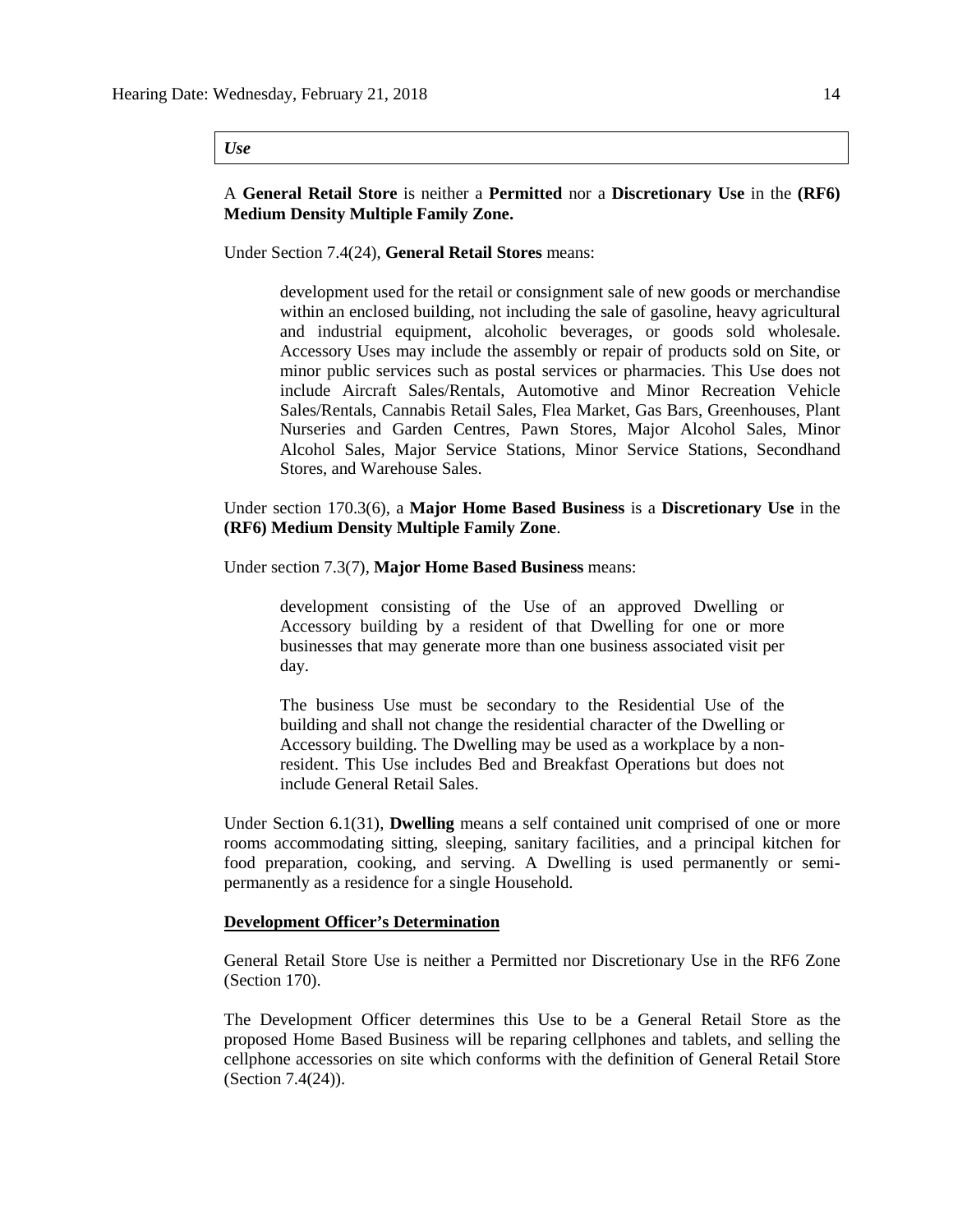If the proposed development is to be considered as a Major Home Based Business, the following additional reasons for refusal will apply:

Major Home Based Business is a Discretionary Use in RF6 Zone (Section 170.3(6)).

# *Principal Character or External Appearance*

Section 75.6 states the Major Home Based Business shall not change the principal character or external appearance of the Dwelling or Accessory buildings

# **Development Officer's Determination**

Based on the inspection result, the proposed Major Home Based Business changed the prinicpal character of the Dwelling, and the primary use of the house does not appear to be the residential use. The main floor is developed as a commercial retail store and the rest of the house appears to be the staff room, office, and storage for the proposed business, contrary to Section 75.6.

# *More Appropriate Location*

Section 75.9 states the Major Home Based Business shall not be allowed if, in the opinion of the Development Officer, such Use would be more appropriately located in a Commercial or Industrial Zone having regard for the overall compatibility of the Use with the residential character of the area.

## **Development Officer's Determination**

The proposed Major Home Based Business would be more appropriately located in a Commercial Zone as the proposed business appears to be a typical commercial retail store rather than a secondary to the residential use, which is not compatible with the residential character of the area, contrary to Section 75.9.

*Major Home Based Business Regulations – Section 75*

A [Major Home Based Business](javascript:void(0);) shall comply with the following regulations:

- 1. there shall be no exterior display or advertisement other than an identification plaque or Sign a maximum of 20 [centimetres](javascript:void(0);) by 30.5 [centime](javascript:void(0);)tres in size located on the Dwelling;
- 2. there shall be no mechanical or electrical equipment used that creates external noise, or visible and audible interference with home electronics equipment in adjacent Dwellings;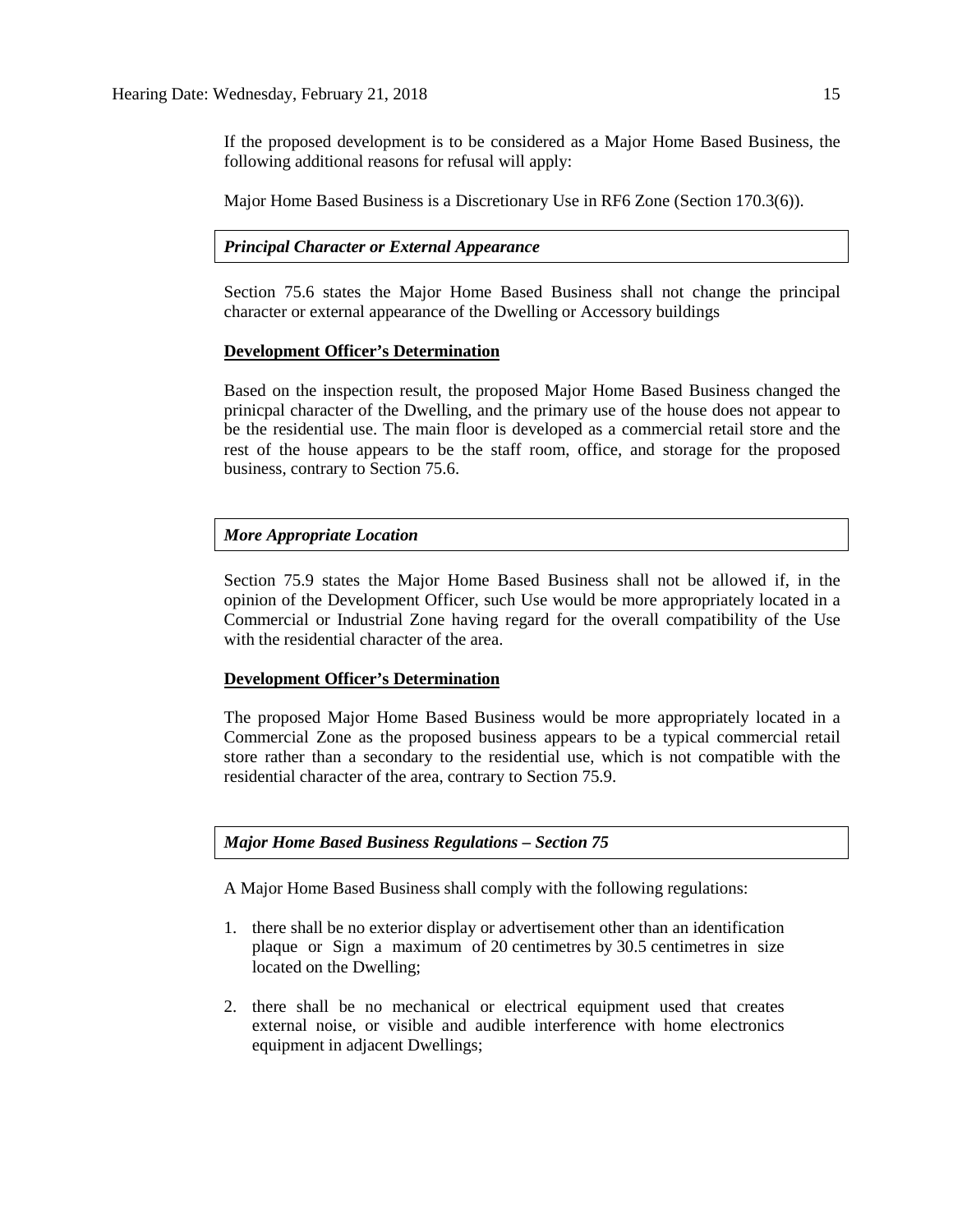- 3. the Major Home Based Business shall not generate pedestrian or vehicular traffic, or parking, in excess of that which is characteristic of the Zone in which it is located;
- 4. the number of non-resident employees or business partners working on-site shall not exceed two at any one time;
- 5. there shall be no outdoor business activity, or outdoor storage of material or equipment associated with the business. Indoor storage related to the business activity shall be allowed in either the Dwelling or Accessory buildings;
- 6. the Major Home Based Business shall not change the principal character or external appearance of the [Dwelling](javascript:void(0);) or [Accessory](javascript:void(0);) buildings;
- 7. a Bed and Breakfast Operation, operating as a Major Home Based Business shall have a maximum of two Sleeping Units. Cooking facilities shall not be located within the Sleeping Units. In addition to any other parking requirements of this Bylaw, one additional parking space shall be provided for each Sleeping Unit;
- 8. in addition to the information requirements of [subsection 13.1](http://webdocs.edmonton.ca/InfraPlan/zoningbylaw/ZoningBylaw/Part1/Administrative/13__Development_Permit_Application.htm) of this Bylaw, each application for a Development Permit for the Use Major Home Based Business shall include a description of the business to be undertaken at the premises, an indication of the number of business visits per week, provision for parking, and where any materials or equipment associated with the business use are to be stored; and
- 9. the [Major Home Based Business](javascript:void(0);) shall not be allowed if, in the opinion of the Development Officer, such Use would be more appropriately located in a Commercial or Industrial Zone having regard for the overall compatibility of the Use with the residential character of the area.
- 10. a Major Home Based Business shall not be allowed within the same principal Dwelling containing a Secondary Suite or within the same Site containing a Garden Suite and an associated principal Dwelling, unless the Home Based Business is a Bed and Breakfast Operation and the Secondary Suite or the Garden Suite is an integral part of the Bed and Breakfast Operation.

# Notice to Applicant/Appellant

Provincial legislation requires that the Subdivision and Development Appeal Board issue its official decision in writing within fifteen days of the conclusion of the hearing. Bylaw No. 11136 requires that a verbal announcement of the Board's decision shall be made at the conclusion of the hearing of an appeal, but the verbal decision is not final nor binding on the Board until the decision has been given in writing in accordance with the *Municipal Government Act*.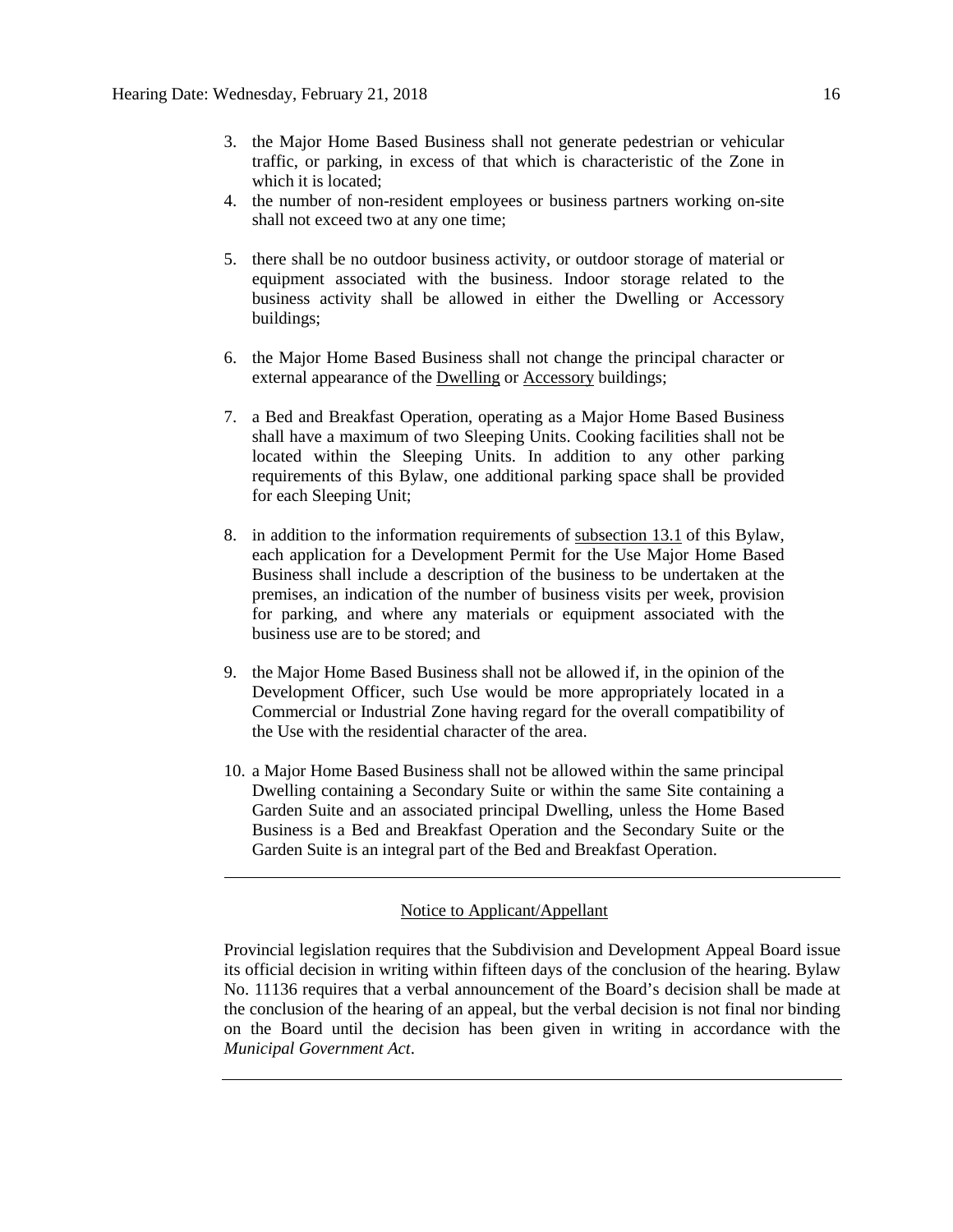| <b>ioulou</b>                                                                                                                             | Project Number: 260326944-001<br>Application Date:<br>AUG 23, 2017                                                                                                                                                                                      |  |  |  |
|-------------------------------------------------------------------------------------------------------------------------------------------|---------------------------------------------------------------------------------------------------------------------------------------------------------------------------------------------------------------------------------------------------------|--|--|--|
|                                                                                                                                           | Printed:<br>January 24, 2018 at 1:16 PM<br>$1$ of $2$<br>Page:<br><b>Application for</b>                                                                                                                                                                |  |  |  |
|                                                                                                                                           | <b>Home Occupation</b>                                                                                                                                                                                                                                  |  |  |  |
| This document is a Development Permit Decision for the development application described below.                                           |                                                                                                                                                                                                                                                         |  |  |  |
| Applicant                                                                                                                                 | Property Address(es) and Legal Description(s)<br>10848 - 73 AVENUE NW<br>Plan 5765Q Blk 9 Lot 30                                                                                                                                                        |  |  |  |
|                                                                                                                                           | <b>Specific Address(es)</b><br>10848 - 73 AVENUE NW<br>Suite:<br>Entryway: 10848 - 73 AVENUE NW<br>Building:<br>10848 - 73 AVENUE NW                                                                                                                    |  |  |  |
| Scope of Application<br>To operate a Major Home Based Business (Repair cellphone and tablet - Dr. Fix Wireless Ltd, expires Jan 17, 2023) |                                                                                                                                                                                                                                                         |  |  |  |
| <b>Permit Details</b>                                                                                                                     |                                                                                                                                                                                                                                                         |  |  |  |
| # of businesss related visits/day: 5<br>Administration Office Only?: N<br>Class of Permit: Class B                                        | # of vehicles at one time: 2<br>Business has Trailers or Equipment?: N<br>Description of Business: Repair cellphone and tablet, Monday<br>to Saturday 10am to 6pm, maximum<br>of 15 mins per visit, by appointment<br>only, no overlapping appointments |  |  |  |
| Do you live at the property?: Y<br>Outdoor storage on site?: N                                                                            | Expiry Date: 2023-01-17 00:00:00                                                                                                                                                                                                                        |  |  |  |
| I/We certify that the above noted details are correct.<br>Applicant signature:                                                            |                                                                                                                                                                                                                                                         |  |  |  |
| <b>Development Application Decision</b><br>Refused                                                                                        |                                                                                                                                                                                                                                                         |  |  |  |
|                                                                                                                                           |                                                                                                                                                                                                                                                         |  |  |  |
|                                                                                                                                           |                                                                                                                                                                                                                                                         |  |  |  |
|                                                                                                                                           |                                                                                                                                                                                                                                                         |  |  |  |
|                                                                                                                                           |                                                                                                                                                                                                                                                         |  |  |  |
|                                                                                                                                           | THIS IS NOT A PERMIT                                                                                                                                                                                                                                    |  |  |  |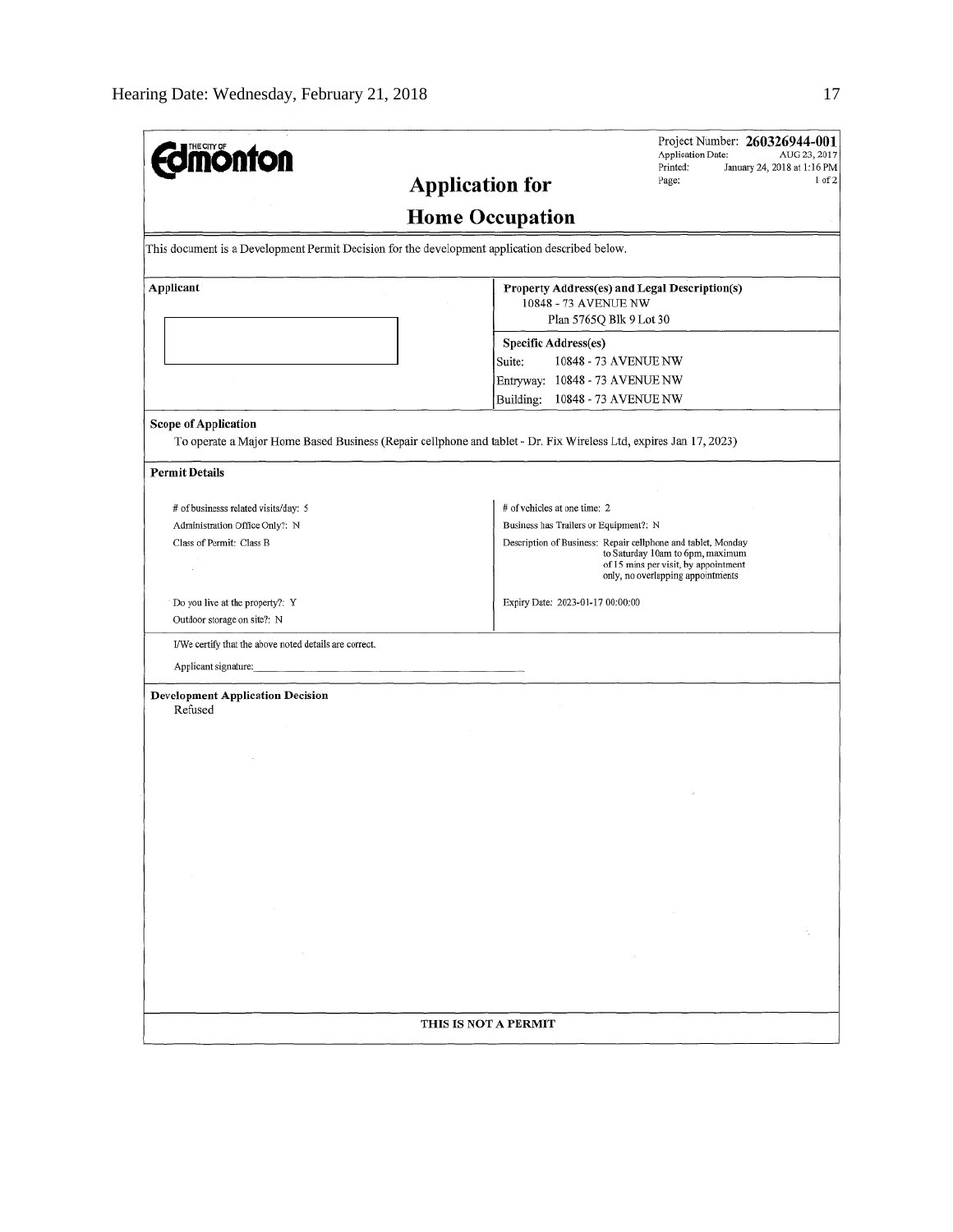| <b>Home Occupation</b><br><b>Reason for Refusal</b><br>1. General Retail Store Use is neither a Permitted nor Discretionary Use in the RF6 Zone (Section 170).<br>The Development Officer determines this Use to be a General Retail Store as the proposed Home Based Business will be reparing<br>cellphones and tablets, and selling the cellphone accessories on site which conforms with the definition of General Retail Store<br>(Section 7.4(24)).<br>If the proposed development is to be considered as a Major Home Based Business, the following additional reasons for refusal will<br>apply:<br>2. Major Home Based Business is a Discretionary Use in RF6 Zone (Section 170.3(6)).<br>3. Section 75.6: the Major Home Based Business shall not change the principal character or external appearance of the Dwelling or<br>Accessory buildings;<br>Based on the inspection result, the proposed Major Home Based Business changed the prinicpal character of the Dwelling, and the<br>primary use of the house does not appear to be the residential use. The main floor is developed as a commercial retail store and the<br>rest of the house appears to be the staff room, office, and storage for the proposed business, contrary to Section 75.6.<br>4. Section 75.9: the Major Home Based Business shall not be allowed if, in the opinion of the Development Officer, such Use<br>would be more appropriately located in a Commercial or Industrial Zone having regard for the overall compatibility of the Use<br>with the residential character of the area.<br>The proposed Major Home Based Business would be more appropriately located in a Commercial Zone as the proposed business<br>appears to be a typical commercial retail store rather than a secondary to the residential use, which is not compatible with the<br>residential character of the area, contrary to Section 75.9.<br><b>Rights of Appeal</b><br>The Applicant has the right of appeal within 14 days of receiving notice of the Development Application Decision, as outlined in<br>Chapter 24, Section 683 through 689 of the Municipal Government Amendment Act.<br>Issue Date: Jan 17, 2018<br><b>Development Authority: LEE, RACHEL</b><br>Signature:<br>Fees<br><b>Fee Amount</b><br><b>Amount Paid</b><br>Receipt#<br>Date Paid<br>Dev. Application Fee<br>\$309.00<br>04393397<br>\$309.00<br>Aug 23, 2017<br>Total GST Amount:<br>\$0.00<br>Totals for Permit:<br>\$309,00<br>\$309.00<br>THIS IS NOT A PERMIT | <b>monton</b> | <b>Application for</b> | Project Number: 260326944-001<br>Application Date:<br>AUG 23, 2017<br>Printed:<br>January 24, 2018 at 1:16 PM<br>$2$ of $2$<br>Page: |
|-------------------------------------------------------------------------------------------------------------------------------------------------------------------------------------------------------------------------------------------------------------------------------------------------------------------------------------------------------------------------------------------------------------------------------------------------------------------------------------------------------------------------------------------------------------------------------------------------------------------------------------------------------------------------------------------------------------------------------------------------------------------------------------------------------------------------------------------------------------------------------------------------------------------------------------------------------------------------------------------------------------------------------------------------------------------------------------------------------------------------------------------------------------------------------------------------------------------------------------------------------------------------------------------------------------------------------------------------------------------------------------------------------------------------------------------------------------------------------------------------------------------------------------------------------------------------------------------------------------------------------------------------------------------------------------------------------------------------------------------------------------------------------------------------------------------------------------------------------------------------------------------------------------------------------------------------------------------------------------------------------------------------------------------------------------------------------------------------------------------------------------------------------------------------------------------------------------------------------------------------------------------------------------------------------------------------------------------------------------------------------------------------------------------------------------------------------------------------------------------------------------------------|---------------|------------------------|--------------------------------------------------------------------------------------------------------------------------------------|
|                                                                                                                                                                                                                                                                                                                                                                                                                                                                                                                                                                                                                                                                                                                                                                                                                                                                                                                                                                                                                                                                                                                                                                                                                                                                                                                                                                                                                                                                                                                                                                                                                                                                                                                                                                                                                                                                                                                                                                                                                                                                                                                                                                                                                                                                                                                                                                                                                                                                                                                         |               |                        |                                                                                                                                      |
|                                                                                                                                                                                                                                                                                                                                                                                                                                                                                                                                                                                                                                                                                                                                                                                                                                                                                                                                                                                                                                                                                                                                                                                                                                                                                                                                                                                                                                                                                                                                                                                                                                                                                                                                                                                                                                                                                                                                                                                                                                                                                                                                                                                                                                                                                                                                                                                                                                                                                                                         |               |                        |                                                                                                                                      |
|                                                                                                                                                                                                                                                                                                                                                                                                                                                                                                                                                                                                                                                                                                                                                                                                                                                                                                                                                                                                                                                                                                                                                                                                                                                                                                                                                                                                                                                                                                                                                                                                                                                                                                                                                                                                                                                                                                                                                                                                                                                                                                                                                                                                                                                                                                                                                                                                                                                                                                                         |               |                        |                                                                                                                                      |
|                                                                                                                                                                                                                                                                                                                                                                                                                                                                                                                                                                                                                                                                                                                                                                                                                                                                                                                                                                                                                                                                                                                                                                                                                                                                                                                                                                                                                                                                                                                                                                                                                                                                                                                                                                                                                                                                                                                                                                                                                                                                                                                                                                                                                                                                                                                                                                                                                                                                                                                         |               |                        |                                                                                                                                      |
|                                                                                                                                                                                                                                                                                                                                                                                                                                                                                                                                                                                                                                                                                                                                                                                                                                                                                                                                                                                                                                                                                                                                                                                                                                                                                                                                                                                                                                                                                                                                                                                                                                                                                                                                                                                                                                                                                                                                                                                                                                                                                                                                                                                                                                                                                                                                                                                                                                                                                                                         |               |                        |                                                                                                                                      |
|                                                                                                                                                                                                                                                                                                                                                                                                                                                                                                                                                                                                                                                                                                                                                                                                                                                                                                                                                                                                                                                                                                                                                                                                                                                                                                                                                                                                                                                                                                                                                                                                                                                                                                                                                                                                                                                                                                                                                                                                                                                                                                                                                                                                                                                                                                                                                                                                                                                                                                                         |               |                        |                                                                                                                                      |
|                                                                                                                                                                                                                                                                                                                                                                                                                                                                                                                                                                                                                                                                                                                                                                                                                                                                                                                                                                                                                                                                                                                                                                                                                                                                                                                                                                                                                                                                                                                                                                                                                                                                                                                                                                                                                                                                                                                                                                                                                                                                                                                                                                                                                                                                                                                                                                                                                                                                                                                         |               |                        |                                                                                                                                      |
|                                                                                                                                                                                                                                                                                                                                                                                                                                                                                                                                                                                                                                                                                                                                                                                                                                                                                                                                                                                                                                                                                                                                                                                                                                                                                                                                                                                                                                                                                                                                                                                                                                                                                                                                                                                                                                                                                                                                                                                                                                                                                                                                                                                                                                                                                                                                                                                                                                                                                                                         |               |                        |                                                                                                                                      |
|                                                                                                                                                                                                                                                                                                                                                                                                                                                                                                                                                                                                                                                                                                                                                                                                                                                                                                                                                                                                                                                                                                                                                                                                                                                                                                                                                                                                                                                                                                                                                                                                                                                                                                                                                                                                                                                                                                                                                                                                                                                                                                                                                                                                                                                                                                                                                                                                                                                                                                                         |               |                        |                                                                                                                                      |
|                                                                                                                                                                                                                                                                                                                                                                                                                                                                                                                                                                                                                                                                                                                                                                                                                                                                                                                                                                                                                                                                                                                                                                                                                                                                                                                                                                                                                                                                                                                                                                                                                                                                                                                                                                                                                                                                                                                                                                                                                                                                                                                                                                                                                                                                                                                                                                                                                                                                                                                         |               |                        |                                                                                                                                      |
|                                                                                                                                                                                                                                                                                                                                                                                                                                                                                                                                                                                                                                                                                                                                                                                                                                                                                                                                                                                                                                                                                                                                                                                                                                                                                                                                                                                                                                                                                                                                                                                                                                                                                                                                                                                                                                                                                                                                                                                                                                                                                                                                                                                                                                                                                                                                                                                                                                                                                                                         |               |                        |                                                                                                                                      |
|                                                                                                                                                                                                                                                                                                                                                                                                                                                                                                                                                                                                                                                                                                                                                                                                                                                                                                                                                                                                                                                                                                                                                                                                                                                                                                                                                                                                                                                                                                                                                                                                                                                                                                                                                                                                                                                                                                                                                                                                                                                                                                                                                                                                                                                                                                                                                                                                                                                                                                                         |               |                        |                                                                                                                                      |
|                                                                                                                                                                                                                                                                                                                                                                                                                                                                                                                                                                                                                                                                                                                                                                                                                                                                                                                                                                                                                                                                                                                                                                                                                                                                                                                                                                                                                                                                                                                                                                                                                                                                                                                                                                                                                                                                                                                                                                                                                                                                                                                                                                                                                                                                                                                                                                                                                                                                                                                         |               |                        |                                                                                                                                      |
|                                                                                                                                                                                                                                                                                                                                                                                                                                                                                                                                                                                                                                                                                                                                                                                                                                                                                                                                                                                                                                                                                                                                                                                                                                                                                                                                                                                                                                                                                                                                                                                                                                                                                                                                                                                                                                                                                                                                                                                                                                                                                                                                                                                                                                                                                                                                                                                                                                                                                                                         |               |                        |                                                                                                                                      |
|                                                                                                                                                                                                                                                                                                                                                                                                                                                                                                                                                                                                                                                                                                                                                                                                                                                                                                                                                                                                                                                                                                                                                                                                                                                                                                                                                                                                                                                                                                                                                                                                                                                                                                                                                                                                                                                                                                                                                                                                                                                                                                                                                                                                                                                                                                                                                                                                                                                                                                                         |               |                        |                                                                                                                                      |